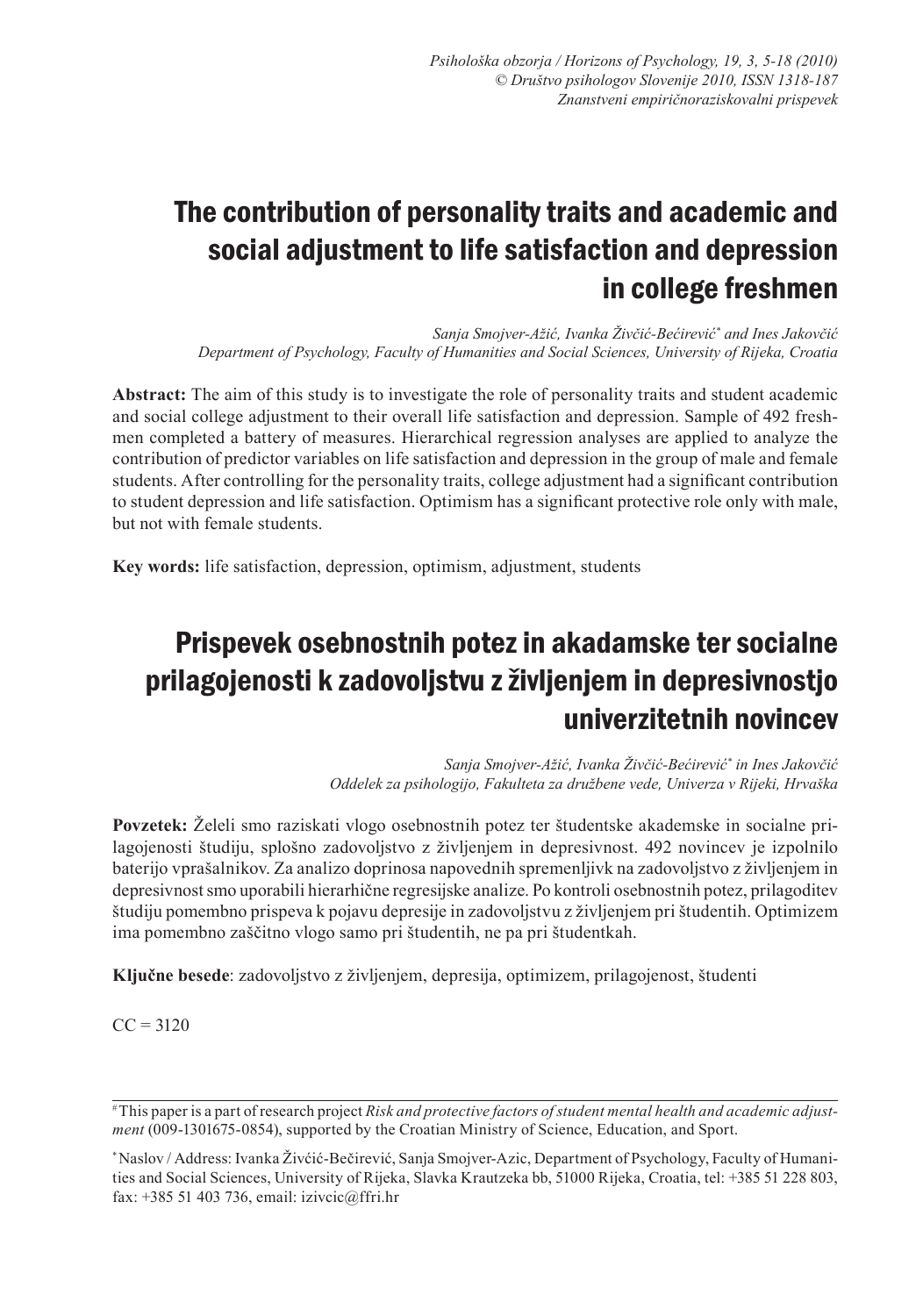College transition is recognized as a critical developmental period accompanied by a variety of challenges that impact on several spheres of adolescent adjustment. Students make new social contacts and modify existing relations with parents, family and peers. They are supposed to develop new habits for academic environment and make new plans for the future. Because it requires adjustment to a variety of demands, adjustment to university is usually viewed as multifaceted. Baker and Siryk (1984) assumed four different types of adjustment: academic, social, emotional adjustment and institutional attachment. Academic adjustment depends on how well the adolescent manages the educational demands of the university experience. Social adjustment relates to interpersonal experience at the university, emotional adjustment indicates whether the student experiences general psychological distress or shows somatic symptoms of distress. Institutional attachment indicates the degree of commitment that the adolescent feels toward the university. Academic adjustment is a critical aspect of adolescent and young adult adaptation, related to academic perseverance and mental health problems during adulthood. Successful adjustment, particularly during the first year, predicts academic success (Deroma, Leach, & Leverett, 2009), and withdrawal from college is often linked to adjustment difficulties (Rickinson & Rutherford, 1996).

Based on several recent studies Roussis and Wells (2008) conclude that university students are nowadays struggling to cope with more severe psychological problems than in the past. A survey of approximately 13000 students in USA demonstrated that there has been an increase in the number of students manifesting severe symptoms of stress and anxiety in the last fifteen years (Benton, Robertson, Tseng, Newton, & Benton, 2003). In a large sample of Turkish university students Bayram and Bilgel (2008) found an alarmingly high prevalence of depression, anxiety and stress symptoms. The incidence of major depression among students has doubled from 1994 to 2003 and the incidence of suicide attempts has tripled in the same period (Benton et al., 2003).

Depressive symptoms and life satisfaction are important indicators of emotional adjustment in college student population. Life satisfaction as a global judgment of one's life is an aspect of subjective well-being and it is supposed to be different from ill-being usually measured as depression (Diener, Oishi, & Lucas, 2003). Psychological well-being and psychological distress are usually regarded as almost orthogonal dimensions of mental health (Headey, Kelley, & Wearing, 1993). The life satisfaction of college students has usually been examined as a precursor of withdrawal or drop-out with the common assumption that global life satisfaction depends on a specific experience in student's life (Lounsbury, Saudargas, Gibson, & Leong, 2005). Frisch et al. (2005) and Kjeldstadli et al. (2006) stress that life satisfaction predicts academic failure and retention at college.

Higher incidence of depressive symptoms in females is consistently confirmed in cross-cultural literature while gender differences in life satisfaction are frequently mixed and contradictory (Dorahy et al., 2000). The causes of such results are still not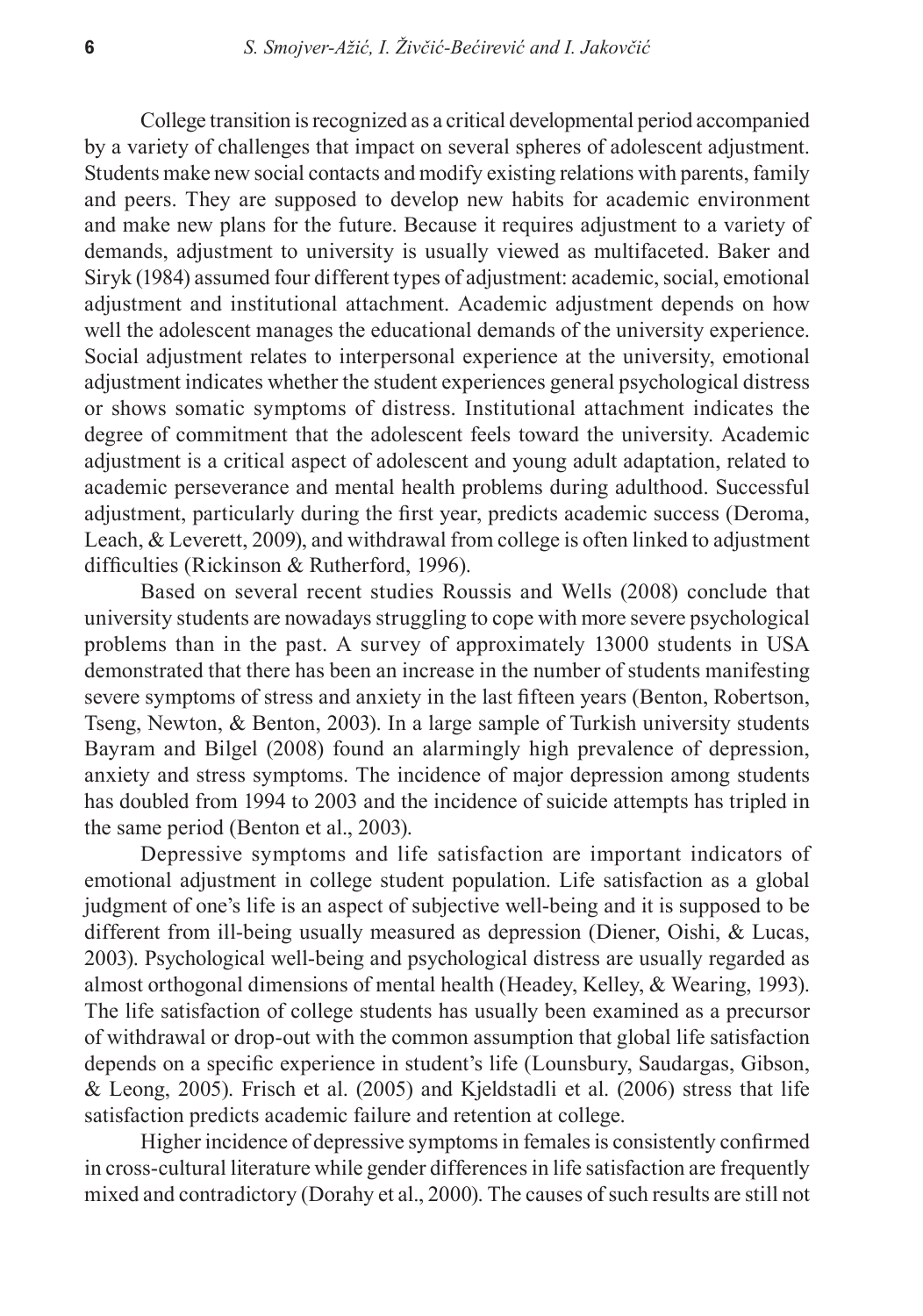completely understood and researchers are still trying to explain correlates, risk and protective factors related to gender differences in depression and life satisfaction.

Subjective well-being is defined as a person's cognitive and affective evaluation of life, which includes emotional reactions to events as well as cognitive judgments of satisfaction and fulfillment (Diener, Lucas, & Oishi, 2005). Life satisfaction is the cognitive component of subjective well being and means subjective evaluation of life according to subjective criteria (Pavot & Diener, 1993). Research of subjective wellbeing shows it's stability over time and it's correlation with stable personality traits, especially extraversion and neuroticism. Diener, Oishi and Lucas (2003) stressed that focusing solely on these two dimensions may oversimplify the complicated pattern of associations between personality and subjective well-being. Traits such as selfesteem and dispositional optimism are also related to subjective well-being (Lucas, Diener, & Suh, 1996), although it is not clear enough whether these narrower traits uniquely predict subjective well-being once the shared variance with traits such as extraversion and neuroticism is controlled. Optimism and pessimism, defined as generalized positive and negative outcome expectancies, are believed to represent important predictors of adjustment (Scheier & Carver, 1985). Scheier and Carver (1992) have studied dispositional optimism as global expectation that good things will be plentiful in the future and bad things scarce. According to their perspective of how people pursue goals, optimism leads to continued efforts to attain the goal, whereas pessimism leads to giving up.

Optimism was already confirmed as one of the significant predictors of adjustment to college as well as psychological well-being (Aspinwall & Taylor, 1992). Optimists displayed smaller increase in stress and depression during their first semester of college compared to pessimists. Besides its direct effects, optimism is related to lower usage of avoidant coping strategies, which is in turn related to fewer reports of depressive symptoms (Mosher, Prelow, Chen, & Yackel, 2006). Dispositional optimism is associated with active coping, effective problem solving and resilience in the presence of stressful life events and college settings, and with academic success (Peterson, 2000). Adjustment to university can be related to evaluations and expectations which influence feelings and understanding of events (Chemers, Hu, & Garcia, 2001; Jackson, Pancer, Pratt, & Hunsberger, 2004). According to Karademas (2006), optimism partially mediates the relation of selfefficacy and perceived social support to well-being.

The way in which students cope with adjustment difficulties depends on whether they perceive this new life situation as a challenge through which they can realize their potentials or as a threat to self-esteem and personal integrity. According to several researches, transition to university may affect men and women differently (Wintre & Yaffe, 2000), although it is not confirmed in all studies. Our previous results stress gender differences in adjustment to college. Female students are better academically and more socially adapted, but have poorer emotional adjustment comparing to male students (Živčić-Bećirević, Smojver-Ažić, Kukić, & Jasprica,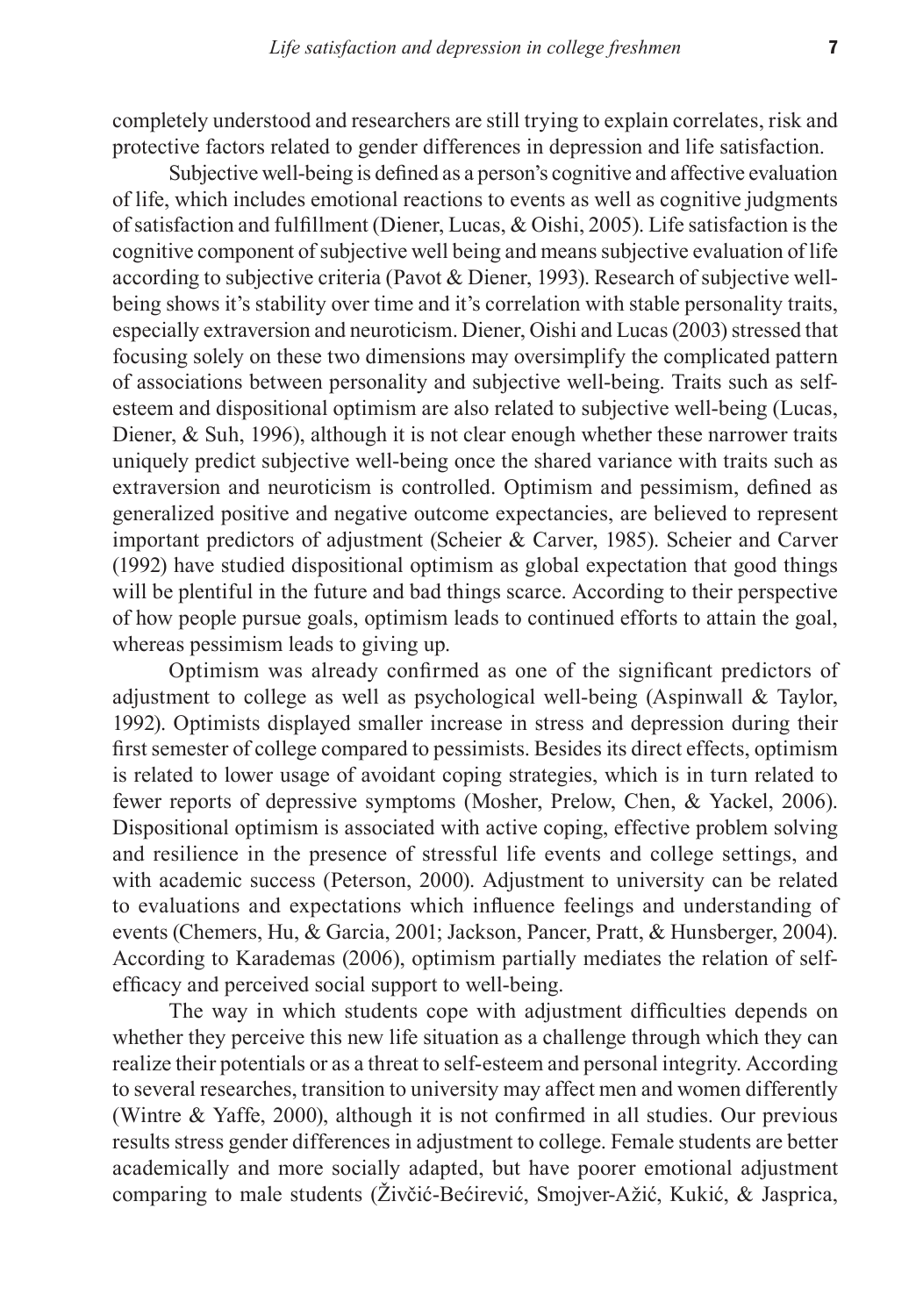2007). We have also found that different big five personality factors are correlated with specific aspects of college adjustment in female and male students and that optimism is positively correlated with all aspects of college adjustment (Smojver-Ažić, Živčić-Bećirević, Milanović, & Sutlić, 2007).

The aim of this study was to identify predictors of life satisfaction and depression for male and female students. The contribution of student college adjustment (academic and social) to their overall life satisfaction and depression was examined after controlling the contribution of personality factors, the big five personality traits and optimism and pessimism as narrow traits. We have hypothesized that neuroticism will have the greatest contribution to depression and student wellbeing, while optimism, pessimism and college adjustment will also have additional contribution. Our hypothesis was that academic adjustment will be more important for female and social adjustment for male students' life satisfaction and depression.

### Method

#### Participants and procedure

This study was a part of a longitudinal study concerning risk and protective factors of student college adjustment. In the first part of the study, a representative and randomized sample of 492 (297 females and 195 males) freshmen from University of Rijeka, Croatia, completed a battery of measures. The unbalanced distribution of gender in this sample mirrors the distribution in the student population of the University. Participants` age ranged from 18 to 24 with the mean age of 19.12. 55.3% students moved from home in order to study at this university. Group testing was organized on each faculty.

#### **Instruments**

*The Student Adaptation to College Questionnaire* (SACQ; Baker and Siryk, 1999) is a 67 item self-report questionnaire that is widely used to measure the quality of adaptation to university life. The SACQ provides an overall index of adjustment as well as scores on four aspects of students` adjustment to university: academic, social and personal-emotional adjustment, and institutional attachment. We used 65 items because two of them were not interpretable in our sample. Factor analyses extracted three factors: emotional, academic and social adjustment to college, explaining 36.72 % of variance. Final version consists of 59 items. In this study we have used only academic and social adjustment subscales with good internal consistency (Cronbach`s alpha for academic adjustment of .90, and .83 for social adjustment). The correlation between subscales is 58.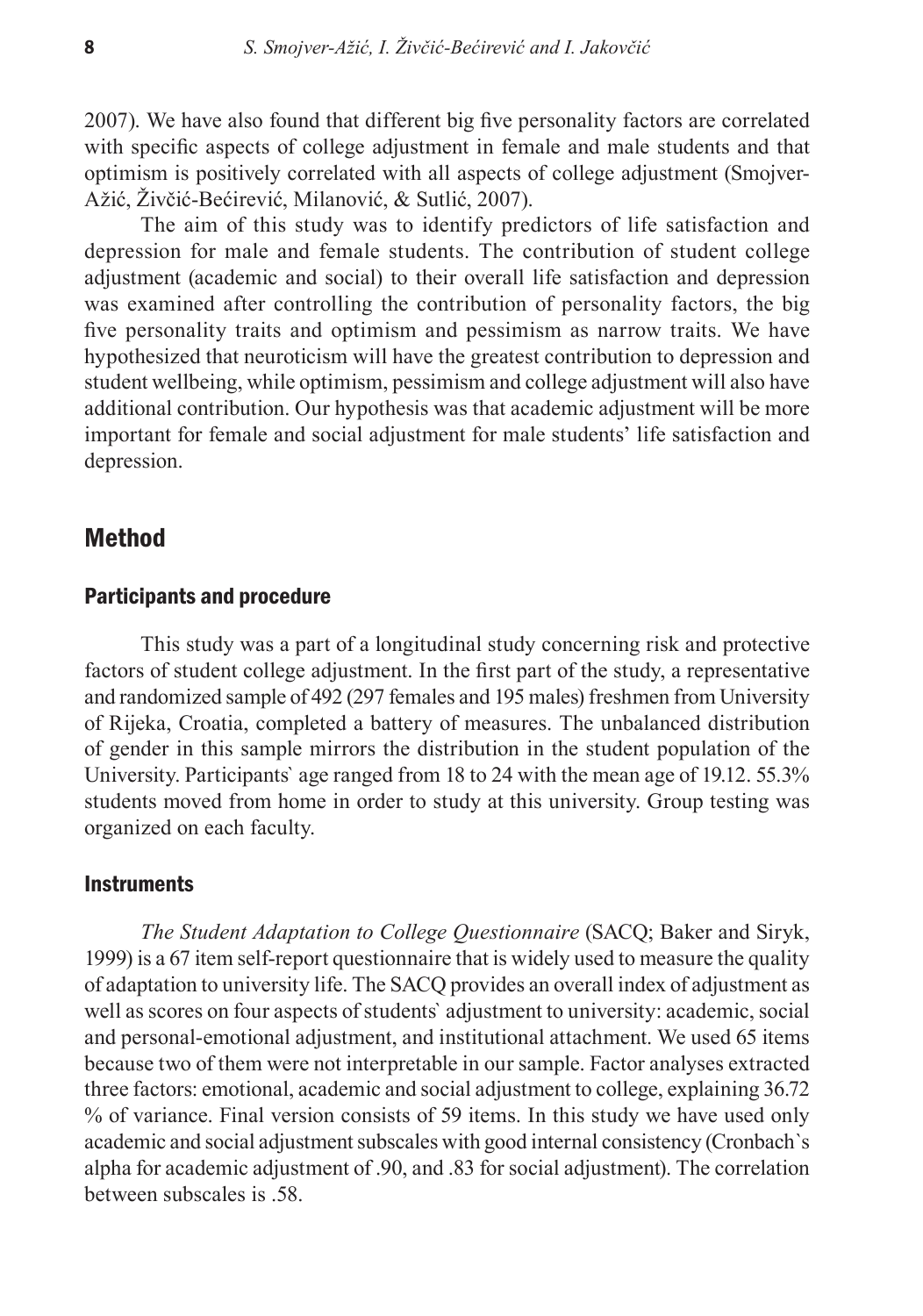*Beck Depression Inventory–Second Edition* (BDI-II; Beck, Steer and Brown, 1996) is a 21-item self-report measure evaluating depression symptoms. Each item is rated on a scale from 0 to 3, resulting in a total score between 0 and 63. Cronbach alpha in this sample is .90. The results vary from 0 to 44, with the mean of 7.44. Even if the average result is within normal range, 16.5% of all students have BDI above cut-off of 13.

*Big Five Inventory* (BFI; John, Donahue and Kentle, 1991) is a selfreport measure of five broad personality traits: extraversion, agreeableness, conscientiousness, neuroticism, and openness to experience. Using a five-point Likert scale, from 1 (*strongly agree*) to 5 (*strongly disagree*) participants rate themselves on 44 descriptive phrases, such as, "is talkative" or "is sometimes rude to others." The BFI is an internationally well established instrument for assessment of the Big Five and its reliability and validity have been proven in numerous studies (e.g. John and Srivastava, 1999). Internal consistency in this study ranged from acceptable to excellent: 0.80 for Neuroticism, 0.78 for Extraversion, 0.75 for Openness, 0.72 for Agreeableness, and 0.83 for Conscientiousness.

Optimism was assessed using *Life Orientation Test* (LOT; Scheirer and Carver, 1985). The LOT is eight-item plus four filler items self-report measure assessing generalized expectancies for positive versus negative outcomes. Responses on a 5 point Likert-type scale range from 0 (*strongly disagree*) to 4 (*strongly agree*). We have used LOT as a two-dimensional scale. The Cronbach alpha for optimism is .69 and for pessimism .72.

*Life satisfaction*. A single item survey question with an 8-point Likert type scale (0-7) was used. Students had to assess how satisfied they were with their life at the moment. The average assessment of 5.2 indicates that students are relatively satisfied with their life in general.

## **Results**

Gender difference in all variables were tested by *t*-test for independent samples. The results are presented in Table 1.

Females have more depressive symptoms and show higher neuroticism and openness. They are also better academically adjusted to college compared to males, while there is no sex difference in social adjustment.

Hierarchical multiple regression analyses (method enter) were performed to answer our main research question. Big five traits were entered in the first step, optimism and pessimism in the second step and academic and social college adjustment in the third step. Separate analyses have been done for life satisfaction and depression as criteria, in the sample of females and males. First, we calculated the correlation among all the variables included in the regression analysis. The results are shown in Table 2 and Table 3.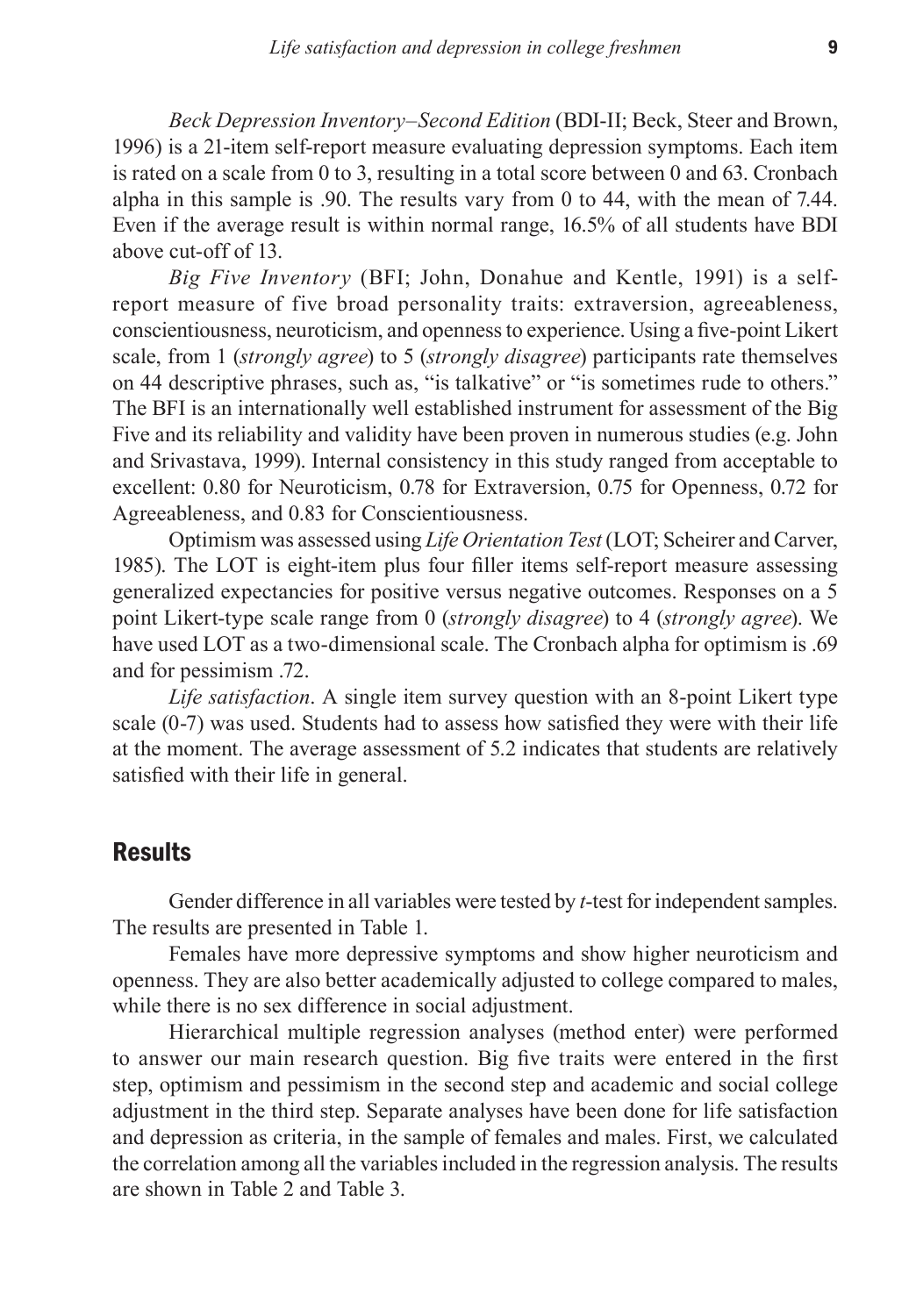|                     | Males ( $N = 167$ ) |           | Females ( $N = 262$ ) |           |                  |
|---------------------|---------------------|-----------|-----------------------|-----------|------------------|
|                     | M                   | <i>SD</i> | M                     | <i>SD</i> | $\boldsymbol{t}$ |
| Neuroticism         | 10.43               | 4.92      | 12.65                 | 5.52      | $4.23***$        |
| Extraversion        | 20.89               | 4.78      | 21.13                 | 5.22      | 0.47             |
| <b>Openness</b>     | 25.52               | 5.57      | 27.12                 | 5.83      | $2.83**$         |
| Agreeableness       | 24.17               | 5.23      | 24.64                 | 4.83      | 0.96             |
| Conscientiousness   | 22.20               | 6.00      | 22.47                 | 5.50      | 0.49             |
| Optimism            | 10.74               | 2.84      | 10.44                 | 3.08      | 1.10             |
| Pessimism           | 5.91                | 3.24      | 5.86                  | 3.16      | 0.17             |
| Academic adjustment | 123.07              | 23.63     | 131.65                | 23.79     | $3.65***$        |
| Social adjustment   | 64.32               | 14.89     | 66.19                 | 15.39     | 1.25             |
| Depression          | 6.24                | 5.98      | 8.29                  | 7.96      | $2.85***$        |
| Life satisfaction   | 5.30                | 1.28      | 5.10                  | 1.31      | 1.58             |

Table 1. *Differences between male and female students (t-test)* 

 $^{**}p < .01, ^{***}p < .001$ 

The Pearson coefficients indicate significant correlation between all the predictor variables, besides openness, and both criteria of student adjustment (life satisfaction and depression). The direction of the correlations is as expected (Lounsbury et al., 2005).

The variables entered in each step significantly contribute to life satisfaction and depression. All included predictors explain 43% variance of life satisfaction in females and 34% in males. Personality traits accounted for the most part of the variance, but when college adjustment was entered in the third step, only neuroticism had a significant contribution to life satisfaction in females, while optimism is a significant predictor in males. The social adjustment is the significant predictor of life satisfaction in the last step in both groups of students and the academic adjustment only in females.

The predictors altogether explain 45% variance of depression in females and 49% in males. Again personality traits accounted for the most part of the variance. Neuroticism and pessimism have a significant individual contribution to depression in both groups, while optimism stays a significant predictor of depression only in males. Both aspects of college adjustment are significant negative predictors of depression in both groups of students.

### **Discussion**

The results of the present study confirm our previous findings about gender differences in some aspects of students' adjustment at the beginning of college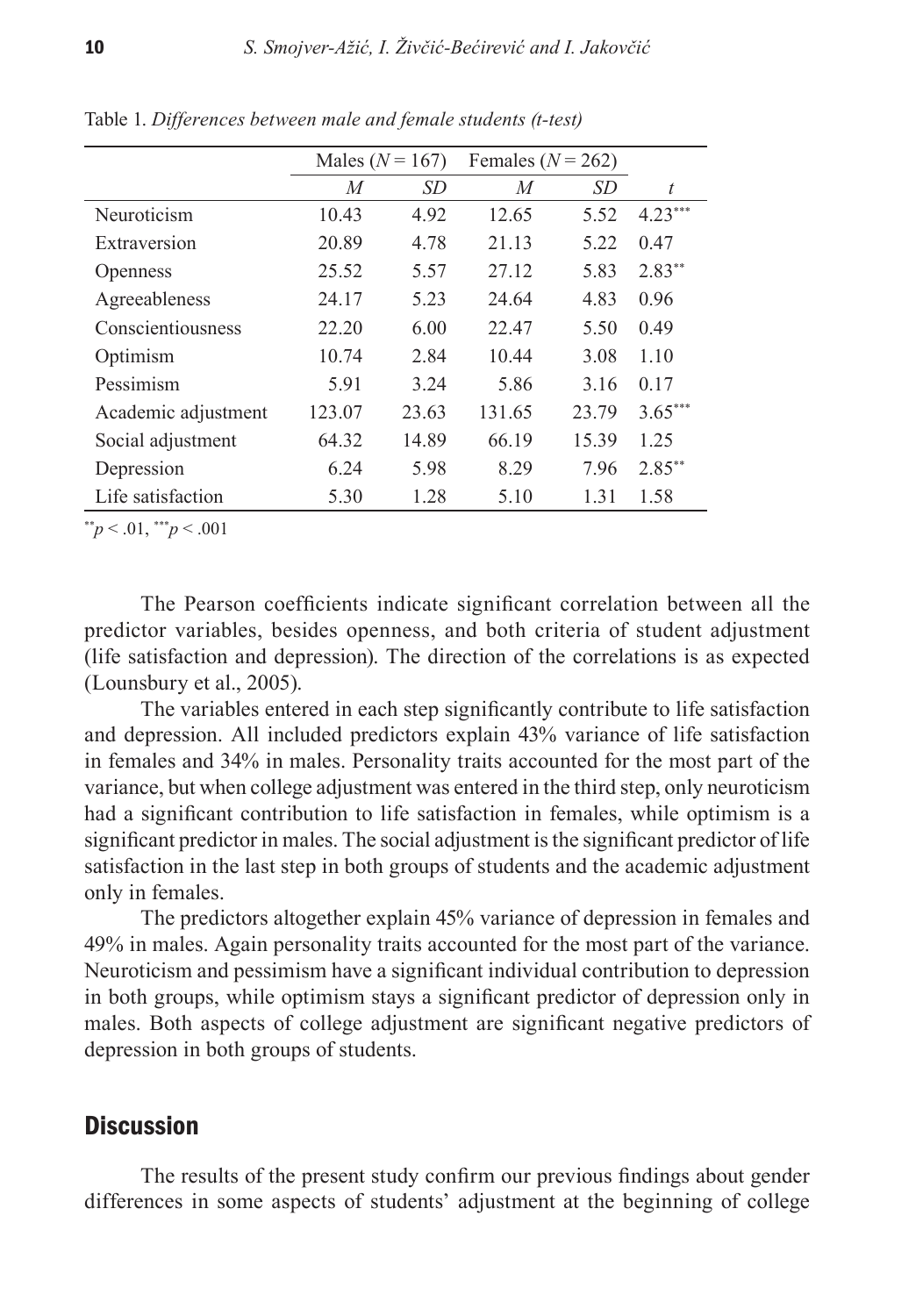|            |                     | ن                    | $\widehat{+}$      |                                                       | a                                 |            |             | ূ        |                | Ë                                                         |
|------------|---------------------|----------------------|--------------------|-------------------------------------------------------|-----------------------------------|------------|-------------|----------|----------------|-----------------------------------------------------------|
|            | $-54**$             |                      | $27^{**}$          | $-43**$                                               | $36**$                            | $.18**$    | $.36**$     | $-41**$  | $.51**$        | $.47**$                                                   |
| $-51^{**}$ |                     | $-02$                | $-34**$            | $.50**$                                               | $-31**$                           | $-17$      | $-38**$     | $.45*$   | $-47**$        | $-41**$                                                   |
|            | $-13$               |                      | $\rm \ddot{\rm 0}$ | $-13*$                                                | $.29*$                            |            | ن<br>۽<br>" | $-22**$  | $-16**$        | 27                                                        |
| $31**$     | $-33$ <sup>**</sup> | Š                    |                    | $-34**$                                               | $.33*$                            | $.23*$     | :ح<br>ح     | $-25$ *  | $42**$         | 25                                                        |
| $-39**$    | $.54**$             | $-19*$               | $-32**$            |                                                       | $-39"$                            | $-36**$    | $-46"$      | .47"     | I<br>$-28**$   | $-27$                                                     |
| $.32^{*}$  | $-31**$             | $.30^{**}$           | 36"                | $-45$                                                 |                                   | $60^\circ$ | $.41**$     | $-43"$   | $.34**$        | ن<br>پيد                                                  |
| $-21$      | $-29**$             | $\frac{1}{4}$        | ، ع و              | $-45"$                                                | $.28^{**}$                        |            | ن<br>پان    | $-16"$   | 27             | $27^*$                                                    |
| $.43**$    | $-35**$             | .28*                 | $\overline{17}$    |                                                       | $.44**$                           | $.32**$    |             | $-57**$  | ن<br>پون<br>** | $24^*$                                                    |
| $-34$      | $SO^*$              |                      | .96                | $.52*$                                                | $-33$ <sup>**</sup>               | $-35**$    | $-35"$      |          | $-38**$        | $-29"$                                                    |
| $.27*$     | $-45"$              |                      | $.53*$             | $-30^{*}$                                             | $.29*$                            | $.32**$    | $-19"$      | $-38**$  |                | $.63**$                                                   |
| $.38^{**}$ | $-40^{**}$          |                      | $24*$              | $-30^{*}$                                             | $.37*$                            | $.24*$     | $27*$       | $-17$    | $.49**$        |                                                           |
|            |                     |                      |                    |                                                       |                                   |            |             |          |                |                                                           |
|            |                     | $\widetilde{\omega}$ |                    | Correlations for females are presented above diagonal | $-39**$<br>$\widehat{\mathbf{G}}$ |            |             | $\infty$ |                | Correlations for males are presented below diagonal.<br>Ē |

Table 2. Correlations between all included variables, separately for males and females  *Correlations between all included variables, separately for males and females*

Note. Correlations for females are presented above diagonal. Correlations for males are presented below diagonal.  $\frac{1}{2}$  $p < .05$ ,  $\frac{np}{p}$  $\leq 01$ ř ó ł, ó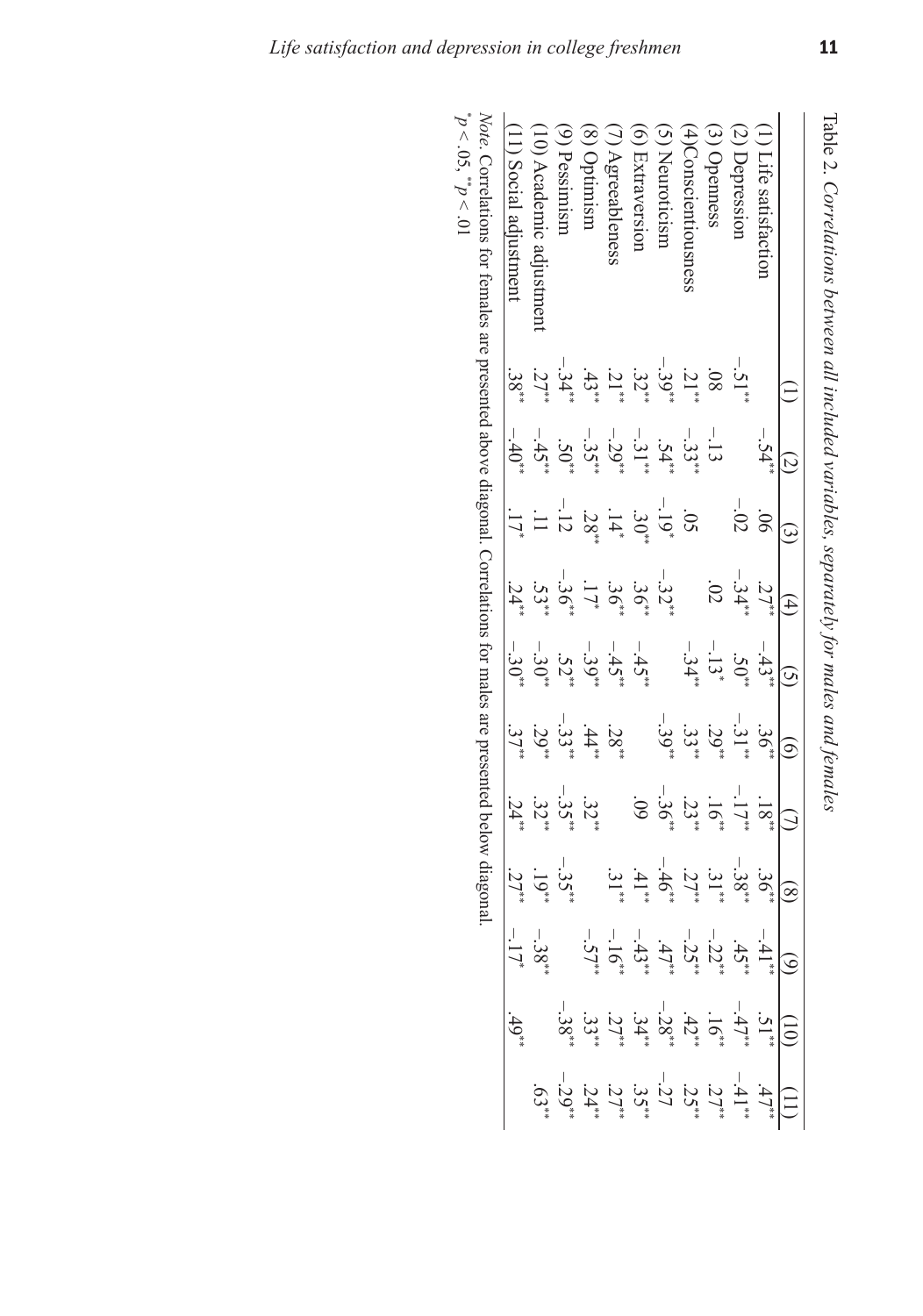|                 | Table 3. Regression analysis (method enter) for depression and life satisfaction in the group of male and female students |                    |                      |                |                    |              |          |          |              |                   |                    |              |                |
|-----------------|---------------------------------------------------------------------------------------------------------------------------|--------------------|----------------------|----------------|--------------------|--------------|----------|----------|--------------|-------------------|--------------------|--------------|----------------|
|                 |                                                                                                                           |                    |                      | Depression     |                    |              |          |          |              | Life satisfaction |                    |              |                |
|                 |                                                                                                                           |                    | Males                |                |                    | Females      |          |          | Males        |                   |                    | Females      |                |
|                 | Step Predictors                                                                                                           | $\circ$            | $\Delta R^2$         | R <sup>2</sup> | $\circ$            | $\Delta R^2$ | $R^2$    | $\circ$  | $\Delta R^2$ | R <sup>2</sup>    | $\circ$            | $\Delta R^2$ | R <sup>2</sup> |
|                 | Personality                                                                                                               |                    |                      | $.32***$       |                    |              | $.29***$ |          |              | $.18***$          |                    |              | $25***$        |
|                 | Neuroticism                                                                                                               | $.47***$           |                      |                | $.42***$           |              |          | $-32***$ |              |                   | $-.30***$          |              |                |
|                 | Extraversion                                                                                                              |                    |                      |                |                    |              |          |          |              |                   | $.24***$           |              |                |
|                 | Conscientiousness                                                                                                         | $-18^{*}$          |                      |                | $-15**$            |              |          |          |              |                   |                    |              |                |
| $\mathop{\sim}$ | Optimism-pesimism                                                                                                         |                    | $.88^{\ast\ast\ast}$ | $40***$        |                    | $.06***$     | $.35***$ |          | $10***$      | $.27***$          |                    | $.04***$     | $.29***$       |
|                 | Neuroticism                                                                                                               | $.33***$           |                      |                | $.29***$           |              |          | $-20**$  |              |                   | $-19**$            |              |                |
|                 | Extraversion                                                                                                              |                    |                      |                |                    |              |          |          |              |                   | $17**$             |              |                |
|                 | Openness                                                                                                                  |                    |                      |                | $\prod_{i=1}^{n}$  |              |          |          |              |                   |                    |              |                |
|                 | Conscientiousness                                                                                                         | $-16$ <sup>*</sup> |                      |                | $-14$ <sup>*</sup> |              |          |          |              |                   |                    |              |                |
|                 | Optimism                                                                                                                  | $-18^{*}$          |                      |                |                    |              |          | $.33***$ |              |                   |                    |              |                |
|                 | Pessimism                                                                                                                 | $.27***$           |                      |                | $.25***$           |              |          |          |              |                   | $-0.20**$          |              |                |
| 3               | Adjustment to college                                                                                                     |                    | $.09***$             | $49***$        |                    | $.09***$     | $.45***$ |          | $.07***$     | $.34***$          |                    | $.13***$     | $.43***$       |
|                 | Neuroticism                                                                                                               | $.29***$           |                      |                | $.31***$           |              |          |          |              |                   | $-21***$           |              |                |
|                 | Openness                                                                                                                  |                    |                      |                | $16**$             |              |          |          |              |                   | $-12$ <sup>*</sup> |              |                |
|                 | Optimism                                                                                                                  | $-15$ <sup>*</sup> |                      |                |                    |              |          | $31***$  |              |                   |                    |              |                |
|                 | Pessimism                                                                                                                 | $.26***$           |                      |                | $17**$             |              |          |          |              |                   |                    |              |                |
|                 | Academic adjustment                                                                                                       | $-16$ <sup>*</sup> |                      |                | $-20**$            |              |          |          |              |                   | $.24***$           |              |                |
|                 | Social adjustment                                                                                                         | $-25***$           |                      |                | $-21***$           |              |          | $.30***$ |              |                   | $.25***$           |              |                |
|                 |                                                                                                                           |                    |                      |                |                    |              |          |          |              |                   |                    |              |                |

12

\*  $p < 0.05$ ,  ${}^{**}p < 0.01$ ,  ${}^{***}p < 0.01$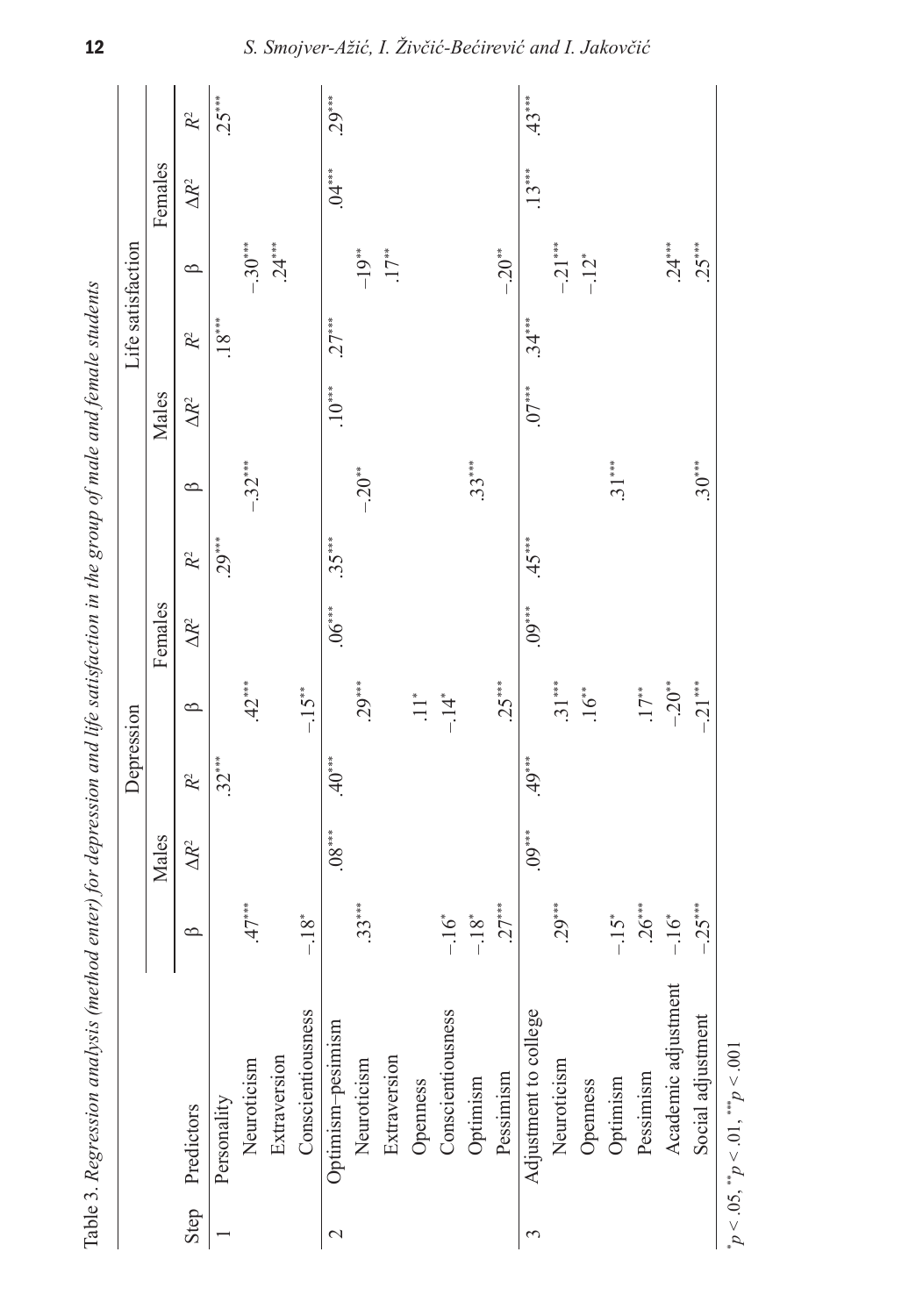(Živčić-Bećirević, Smojver-Ažić, Kukić, & Jasprica, 2007). Females are better academically adjusted to college compared to males, but they have more depressive symptoms. Larose and Roy (1995) found that females have better learning strategies from early school age and are more persistent in their academic strivings. The higher incidence of depressive symptoms found in female compared to male students is well known. With just a few exceptions, the prevalence, incidence and morbidity risk of depressive disorders are higher in females than in males, beginning at mid-puberty and persisting through adult life (Piccinelli & Wilkinson, 2000).

Still, the results on gender differences in student adjustment to college are not always consistent. Enoch and Roland (2006) found that male freshmen are better in all aspects of college adjustment. Similar to findings of other authors (Kjesldstadli et al., 2006; Penezic, 2006; Haring, Stock, & Okun, 1984) we did not find any gender difference in students' life satisfaction.

The high negative correlation between life satisfaction and depression is expected and in accordance to other studies (Headey et al.,1993). We have also found that life satisfaction and depression have very similar correlations with personality and adjustment variables. This result may lead to a possible conclusion that lack of life satisfaction can result in depression and that life satisfaction can be a protective factor in the development of depression. On the other side, our results also suggest that these two aspects of well-being are specific and explained by different predictors in the samples of male and female students. Optimism significantly contributes to life satisfaction only in males and it seems to protect them from depressive symptoms. Both aspects of college adjustment significantly contribute to females' life satisfaction, while just social and not academic adjustment is important for males' life satisfaction. Benjamin and Hollings (1997) also found that male and female students derive satisfaction on different bases.

Personality traits accounted for the most part of the variance of life satisfaction and depression in all students. Lounsbury et al. (2005) confirmed that life satisfaction was best predicted with the Big Five traits and suggested that who students become in college and how satisfied they are with different aspects of college experience may be primarily determined by who they are when they enter college.

According to our results extraversion and neuroticism were significant predictors of life satisfaction only for females although, when variables of adjustment to university were entered, extraversion was no longer a significant predictor. It might be that it's significance shows through the facet of warmth and friendliness which are expressed in social adjustment to university. The relation between personality traits and life satisfaction may vary depending on information used in it's evaluation (Schimmack, Oishi, Furr, & Funder, 2004). In our study life satisfaction was measured as a cognitive component of well-being where subjects evaluate their life through information they find relevant for them.

As it was found in other studies (Finch & Graziano, 2001), the role of personality in explaining depression is confirmed. According to our results, Neuroticism and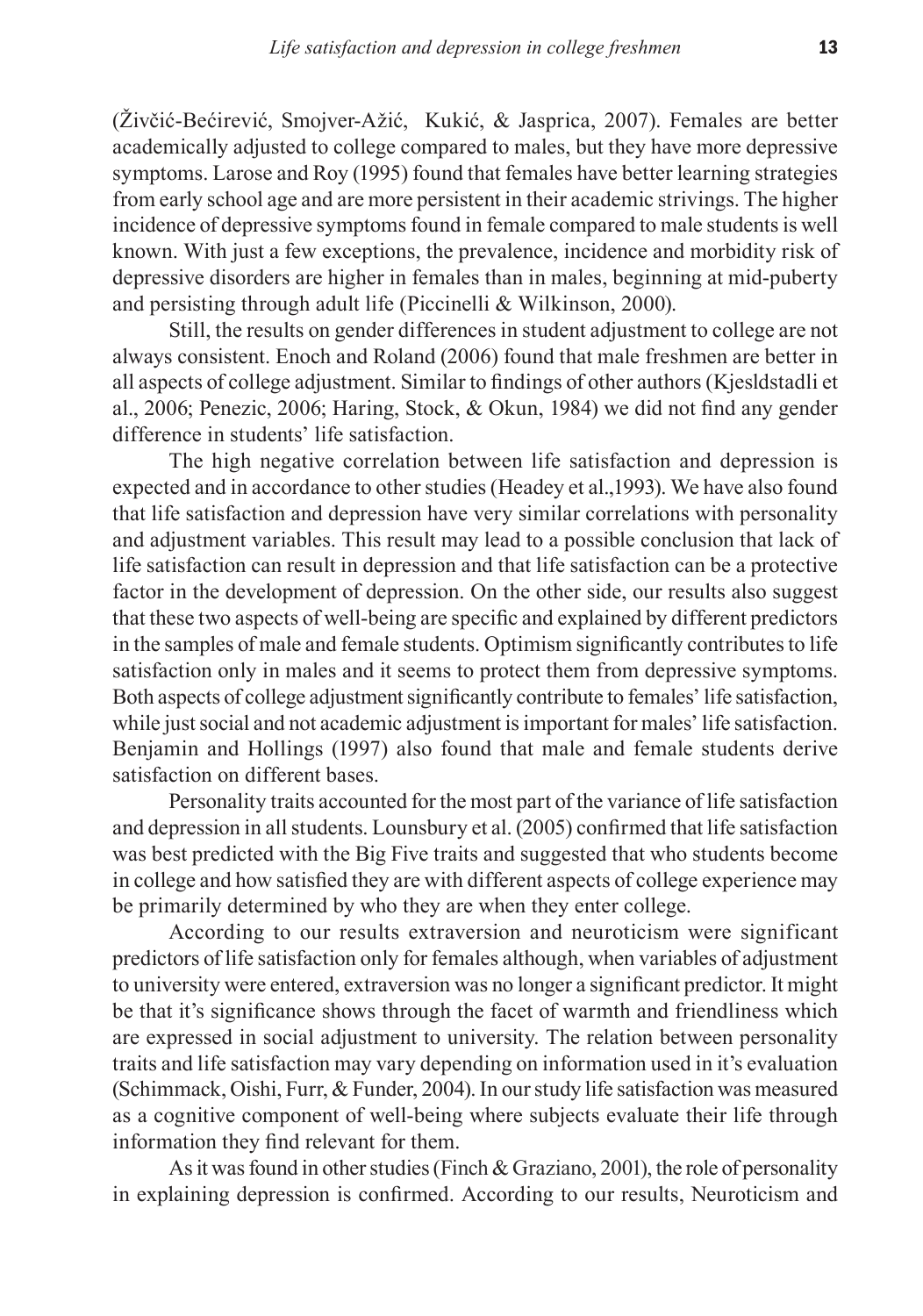Conscientiousness explained one third of the variance in the first step of the analysis but, when social and academic adjustment were entered, Conscientiousness was no longer a significant predictor of depression. It is possible that this trait is expressed through inadequate academic adjustment which significantly contributes to depression.

The role of optimism and pessimism in college adjustment is confirmed as we have found in our previous study (Smojver-Azic, Zivcic-Becirevic, Milanovic, & Sutlic, 2007). Optimism was significantly associated with social, academic, personal adjustment measures and goal commitment, similar to the results in the study of Montgomery, Haemmerlie and Ray (2003). Our finding that optimism and pessimism are significant predictors of well-being after controlling the broader personality traits confirms the predictive power of these narrower personality traits. Vickers and Vogeltanz (1998) also stressed the role of dispositional optimism in the prediction of future depressive symptoms over and above the initial level of depression and variables of positive and negative affect.

In addition to their significant role in explaining different aspects of adjustment, results of our study confirmed optimism and pessimism as partially independent measures (Chang, Maydeu-Olivares, & D'Zurilla, 1997) with different roles in mental health of male and female students. While pessimism is a significant predictor of depression for all students, low optimism significantly contributes to depression only in male students. The role of pessimism in explaining depression is confirmed in many studies (i.e. Chang et al., 1997) and it is in accordance with the commonly accepted view that pessimism (rather than lack of optimism) is an important vulnerability factor associated with psychological adjustment. Optimism plays important role in life satisfaction again only in male students. Brisette, Scheier, and Carver (2002) confirmed the role of optimism in better adjustment to stressful life events for students. In their research greater optimism at the beginning of the first semester was associated with smaller increases in stress and depression and greater perceived social support. Chang and Sanna (2003) have found that optimism, but not pessimism, exacerbated the association between accumulated negative life stress and poor psychological outcomes. These results support the hypothesis that optimism is not simply the absence of pessimism and vice versa.

Our results suggest that, besides personality, quality of student college adjustment has an additional effect in explanation of students' life satisfaction and depression. Lent, Taveira, Sheu and Singley (2009) stressed that domain satisfaction is one of the precursors of overall life satisfaction, because it is related to different social cognitive mechanisms such as goal-directed activity, outcome expectations and environmental support and resources. The feeling of pursuing personally valued goals in an important life domain is an important predictor of well-being (Brunstein, 1993).

Social adjustment as an important domain for all students' well-being is significant predictor both for life satisfaction and depression. Students who perceived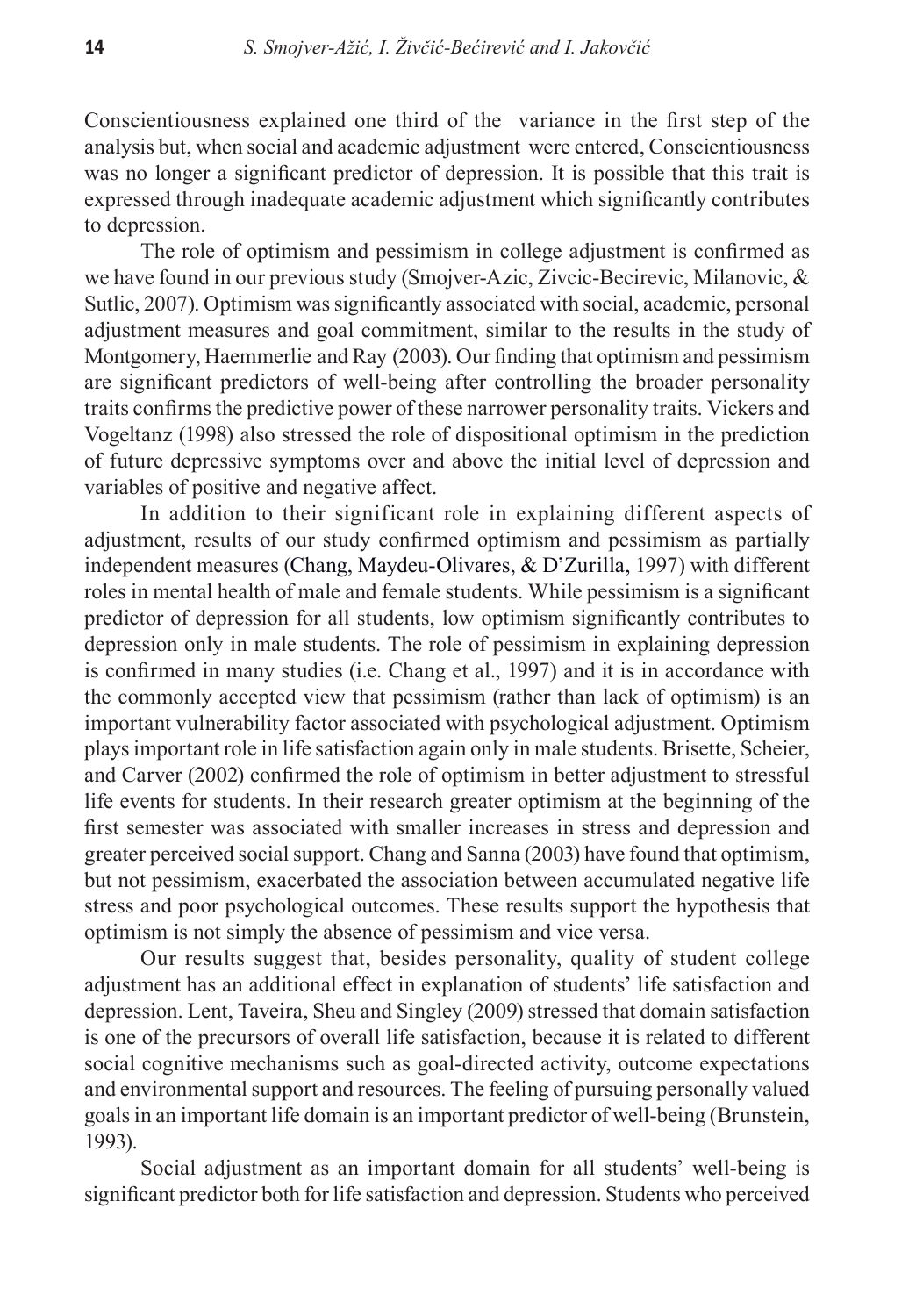themselves as well integrated in social activities, involved in satisfactory relations with others and who are in general satisfied with social aspects of university environment are more satisfied with their overall life, while students who don't have good relations with others are more depressed.

On the other side, we have found some gender differences in the role of the academic adjustment. Poor academic adjustment can contribute to depression in all students, but good academic adjustment predicts life satisfaction only in females. It seems that they place more stress on academic achievements in their assessment of life satisfaction, while male students rely more on other things, such as their social functioning. In a predominantly female sample Lent et al. (2009) also found that positive academic adjustment predicted overall life satisfaction. Students who perceived success in coping with the various academic demands, with positive attitudes toward academic goals and work, who are motivated and meet well academic requirements, who feel successes and are satisfied with the academic environment, are generally satisfied with their life.

One of the limitations of this study is that we have used only self-report measures, even if adjustment could also be measured in objective terms (e.g. grade performance, persistence at college). Even if we have measured global life satisfaction with just one-item, our results, as well as other studies, prove it's validity through correlations with other subjective well-being scales (Kjeldstadli et al., 2006).

In conclusion, results of our study confirm contribution of student academic and social adjustment to their overall life satisfaction and depression after controlling the contribution of personality factors, the big five personality traits and optimism and pessimism as narrow traits. We also confirmed our hypothesis that different factors predict life satisfaction and depressive symptoms in male and female students. All these results can be used for enhancing subjective well-being through student counseling services and programs for promoting optimism and better academic and social adjustment of our students. We plan to further follow the same group of students for the next three years to get more prospective data and see how some aspects of student adjustment at the beginning of college contribute to later adjustment, measured by some subjective, as well as objective measures.

## References

- Aspinwall, L. G., & Taylor, S. E. (1992). Modeling Cognitive Adaptation: A Longitudinal Investigation of the Impact of Individual Differences and Coping on College Adjustment and Performance. *Journal of Personality and Social Psychology, 63*, 989-1003.
- Baker, R. W., & Siryk, B. (1984). Measuring adjustment to college. *Journal of Counseling Psychology, 31*, 79-189.
- Baker, R. W., & Siryk, B. (1999). *Student Adaptation to College Questionnaire Manual*. Los Angeles: Western Psychological Services.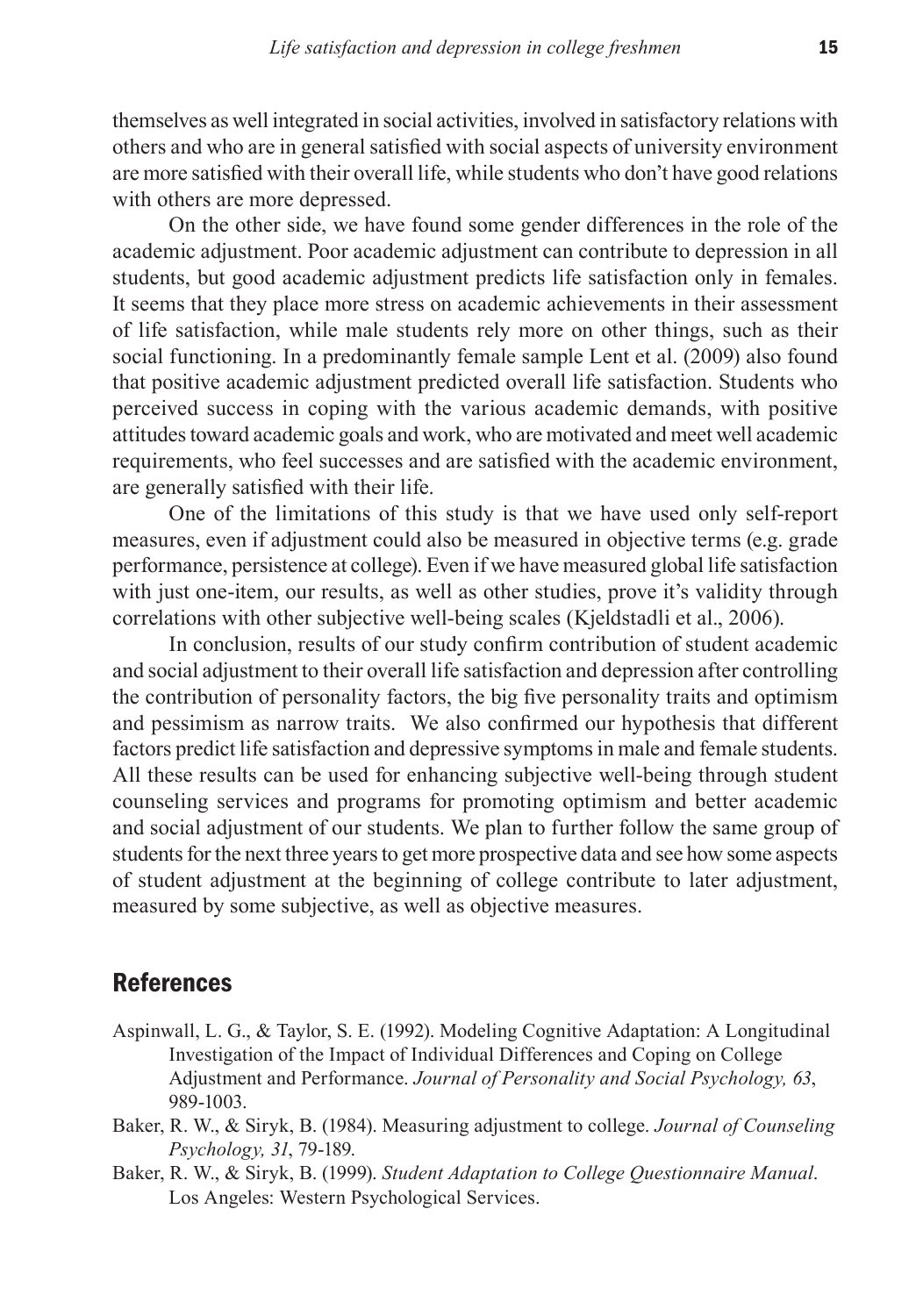- Bayram, N., & Bilgel, N. (2008). The prevalence and socio-demographic correlations of depression, anxiety and stress among a group of university students. *Social Psychiatry and Psychiatric Epidemiology, 43*, 667-672. doi:10.1007/s00127-008- 0345-x
- Beck, A. T., Steer, R. A., & Brown, G. K. (1996). *Manual for the Beck Depression Inventory-BDI II*. Psychological Corporation, San Antonio.
- Benjamin, M., & Hollings, A. (1997). Student satisfaction: Test of an ecological model. *Journal of College Student Development, 38*, 213-228.
- Benton, S. A., Robertson, J. M., Tseng, W., Newton, F. B., & Benton, S. L. (2003). Changes in counseling center client problems across 13 years. *Professional Psychology: Research and Practice, 34*, 66-72.
- Brisette, R., Scheier, M. F., & Carver, C. C. (2002). The Role of Optimism in Social Network Development, Coping, and Psychological Adjustment During a Life Transition. *Journal of Personality and Social Psychology, 82*, 102-111.
- Brunstein, J. C. (1993). Personal goals and subjective well-being: A longitudinal study. *Journal* of *Personality and Social Psychology, 65*, 1061-1070.
- Chang, E. C., Maydeu-Olivares, A., & D'Zurilla, T. J. (1997). Optimism and pessimism as partially independent constructs: relationship to positive and negative affectivity and psychological well-being. *Personality and individual differences, 23*, 433-440.
- Chang, E. C., & Sanna, L. J. (2003). Optimism, accumulated life stress, and psychological and psychological and physical adjustment: Is it always adaptive to expect the best? *Journal of Social & Clinical Psychology, 22*, 97-115.
- Chemers, M. M., Hu L. T., & Garcia, B. F. (2001). Academic self-efficacy and first year college student performance and adjustment. *Journal of Educational Psychology, 93*, 55-64.
- Deroma, V. M., Leach, J. B., & Leverett, J. P. (2009). The relationship between depression and college academic performance. *College Student Journal, 43*, 325-334.
- Diener, E., Oishi, S., & Lucas, R. E. (2003). Personality, culture, and subjective wellbeing: emotional and cognitive evaluations of life. *Annual Review of Psychology, 54,*403-25
- Diener, E., Lucas, R. E., & Oishi, S. (2005). Subjective well-being. The Science of Happiness and Life Satisfaction. In C. R., Snyder, & S. J. Lopez (Eds.), *Handbook of Positive Psychology* (pp. 63-73). New York: Oxford Press.
- Dorahy, M. J., Lewis, C. A., Schumaker, J. F., Akuamoah-Boateng, R., Duze, M. C., & Sibiya, T. E. (2000). Depressiona and life satisfaction among Australian, Ghanaian, Nigerian, Northern Irish, and Swazi university students. *Journal of Social Behavior and Personality, 15*, 569-580.
- Enoch, W. K., & Roland, C. B. (2006). Social adjustment of college freshman: The importance of gender and living environment. *College Student Journal, 40,* 63-73.
- Finch, J. F., & Graziano, W. G. (2001). Predicting Depression from Temperament, Personality, and Patterns of Social Relations. Journal of Personality, 69, 27 – 55.
- Frisch , M. B., Clark , M. P, Rouse, S. V. Rudd , M. D., Paweleck , J. K., Greenstone, A., & Kopplin, D. A. (2005). Predictive and treatment validity of life satisfaction and the quality of life inventory. Assessment, 12, 66-78. doi:10.1177/1073191104268006
- Haring, M. J., Stock , W. A., & Okun, M. A. (1984). A Research Synthesis of Gender and Social Class as Correlates of Subjective Well-Being. *Human Relations, 37*, 645- 657.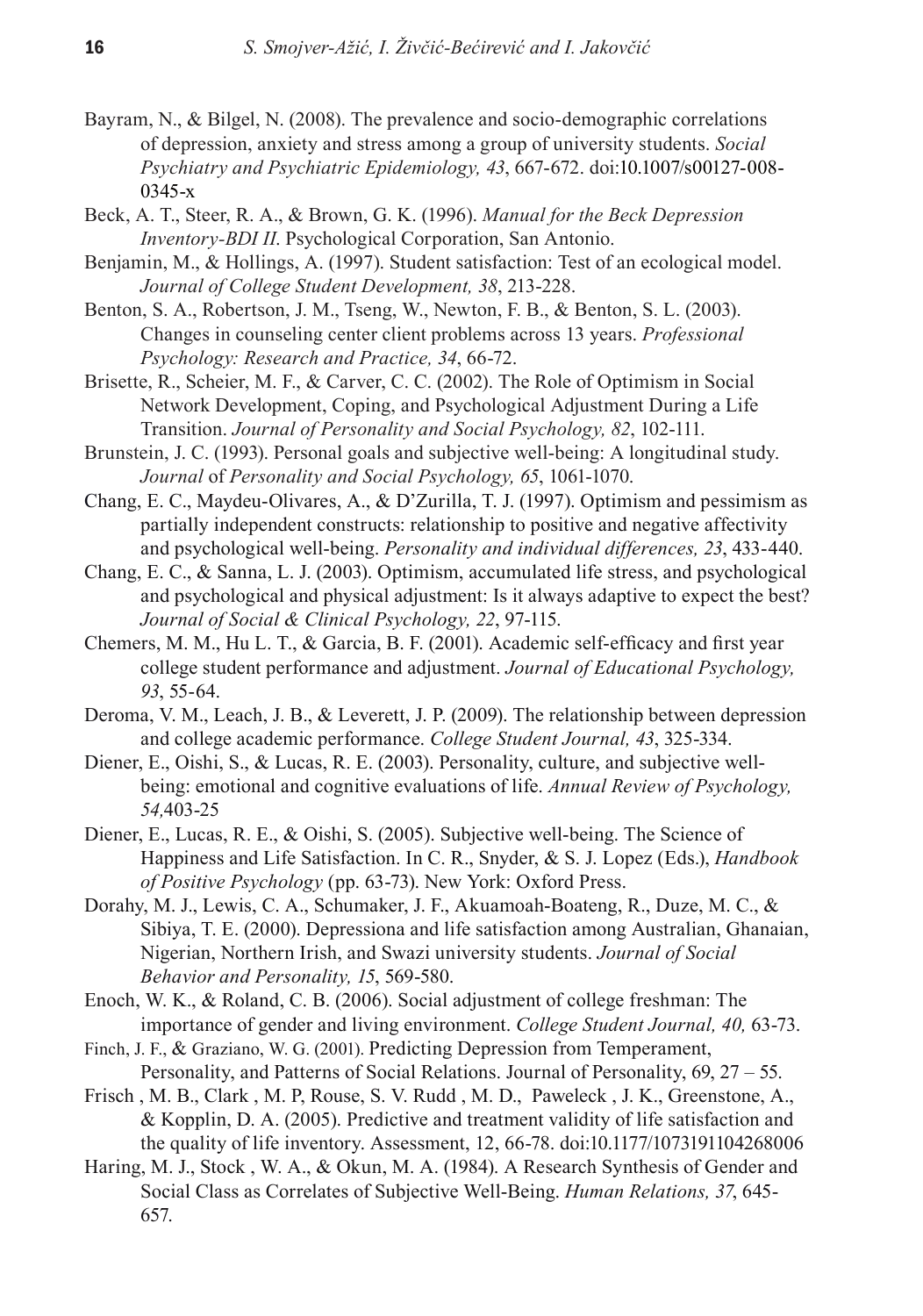- Headey, B., Kelley, J., & Wearing, A. (1993). Dimensions of mental health: Life satisfaction, positive affect, anxiety and depression. *Social Indicators Research, 29*, 63-82.
- Jackson, L. M., Pancer, S. M., Pratt, M. W., & Hunsberger, B. E. (2004). Great expectations: The relation Between Expectancies and Adjustment During the Transition to University. *Journal of Applied Social Psychology, 30*, 2100-2125.
- John, O. P., Donahue, E. M., & Kentle, R. L. (1991). *The Big five inventory: Versions 4a and 54*, *Technical report*. Institute of Personality and Social Research, Berkeley, CA.
- John, O. P., & Srivastava, S. (1999). The Big five trait taxonomy: History, measurement, and theoretical perspectives. In L. A. Pervin, & O. P. John (Eds.), *Handbook of personality: Theory and research* (2nd ed.) (pp. 102–138). New York: Guilford Press.
- Karademas, E. C. (2006). Self-efficacy, social support and well-being: The mediating role of optimism. *Personality and Individual Differences, 40*, 1281-1290. doi:10.1016/ j.paid.2005.10.019
- Kjeldstadli, K., Tyssen, R., Finset, A., Hem, E., Gude, T., Gronvlod, N. T., Ekeberg, O., & Vaglum, P. (2006). Life satisfaction and resilience in medical school- a six-year longitudinal, nationwide and comparative study. *BMC Medical Education, 6,* 48.
- Larose, S., & Roy, R. (1995). Test of Reactions and Adaptation in College (TRAC). A New Measure of Learning Propensity for College Students. *Journal of Educational Psychology, 87*, 293-306.
- Lent, R. W., Taveira, M., Sheu, H. B., & Singley, D. (2009). Social cognitive predictors of academic adjustment and life satisfaction in Portuguese college students: A longitudinal analysis. *Journal of Vocational Behavior, 74*, 190-198. doi:10.1016/ j.jvb.2008.12.006
- Lounsbury, J. W., Saudargas, R. A., Gibson, L. W., & Leong, F. T. (2005). An Investigation of Broad and Narrow Personality Traits in Relation to General and Domain-Specific Life Satisfaction of College Students. *Research in Higher Education, 46,* 707-727. doi:10.1007/s11162-004-4140-6
- Lucas, R. E., Diener, E., & Suh, E. (1996). Discriminant validity of well-being measures. *Journal of Personality and Social Psychology. 71*, 616-628.
- Montgomery R. L., Haemmerlie F. M., & Ray D. M. (2003). Psychological correlates of optimism in college students. *Psychological reports, 92,* 545-547.
- Mosher, C. E., Prelow, H. M., Chen, W. W., & Yackel, M. E. (2006). Coping and social support as mediators of the relation of optimism to depressive symptoms among black college students. *Journal of Black Psychology, 32*, 72-86. doi:10.1177/009579 8405282110
- Pavot, W., & Diener, E. (1993). Review of the Satisfaction with Life Scale. *Psychological Assessment*, *5*, 164-172.
- Penezić, Z. (2006). Zadovoljstvo životom u adolescentnoj i odrasloj dobi. *Društvena istraživanja, 15*, 643-669.
- Peterson, C. (2000). The future of optimism. *American Psychologist, 55*, 44-55.
- Piccinelli, M., & Wilkinson, G. (2000). Gender differences in depression, Critical review. *British Journal of Psychiatry, 177*, 486-492.